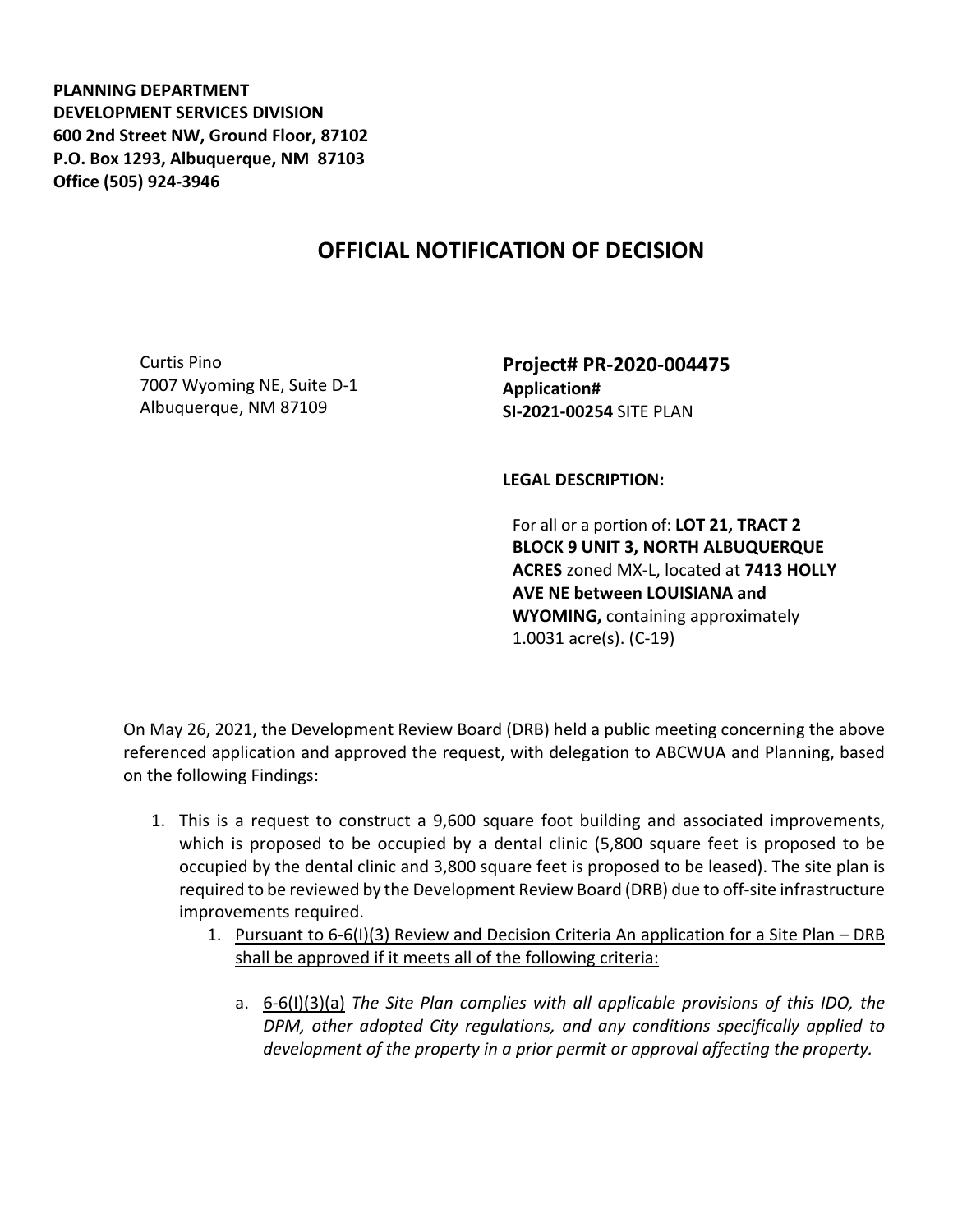Official Notice of Decision Project # PR-2020-004475 Application# SI-2021-00254 Page 2 of 3

> The parking meets the IDO requirements: 56 parking spaces are proposed where 48 parking spaces are required. The landscaping meets the IDO requirements: 4,811 square feet of landscaping is proposed where 4,359 square feet is required. The height of the buildings meets the IDO requirements: the 28-foot maximum height of the buildings complies with the 38-foot maximum building height in the MX-L zone district.

*b.* 6-6(I)(3)(b) *The City's existing infrastructure and public improvements, including but not limited to its street, trail, drainage, and sidewalk systems, have adequate capacity to serve the proposed development, and any burdens on those systems have been mitigated to the extent practicable.* 

The site has access to a full range of urban services including utilities, roads and emergency services. Transportation determined that a traffic impact study was not required.

*c.* 6-6(I)(3)(c) *If the subject property is within an approved Master Development Plan, the Site Plan shall meet any relevant standards in the Master Development Plan in addition to any standards applicable in the zone district the subject property is in.*

The subject property is not located within an approved Master Development Plan, therefore this criterion does not apply.

- 2. An Infrastructure List was approved with this Site Plan. A recorded Infrastructure Improvements Agreement (IIA) must be submitted.
- 3. The proposed development is permitted within the MX-L zone district.

## **Conditions:**

- 1. This Site Plan is valid 7 years from DRB approval (5/26/2021). An extension may be requested prior to the expiration date.
- 2. Final sign off is delegated to ABCWUA for the Pro Rata payment.
- 3. Final sign off is delegated to Planning for the recorded IIA.
- 4. The applicant will obtain final sign off from ABCWUA and Planning by August 26, 2021 or the case may be scheduled for the next DRB hearing and could be denied her the DRB Rules of Procedure.

APPEAL: If you wish to appeal this decision, you must do so within 15 days of the DRB's decision or by **JUNE 10, 2021.** The date of the DRB's decision is not included in the 15-day period for filing an appeal, and if the 15<sup>th</sup> day falls on a Saturday, Sunday or Holiday, the next working day is considered as the deadline for filing the appeal.